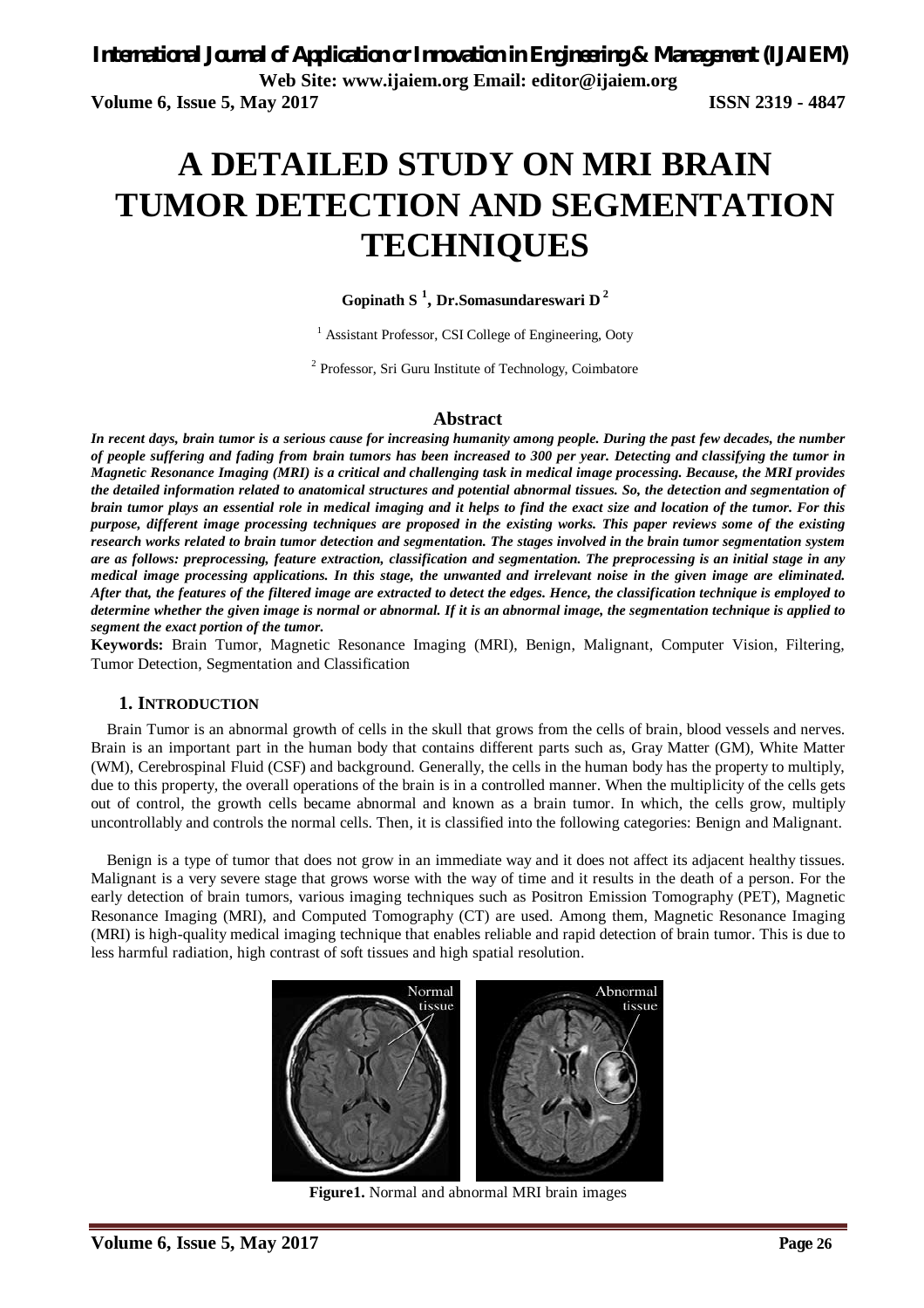### **Volume 6, Issue 5, May 2017 ISSN 2319 - 4847**

MRI is a famous tool in medical imaging that is used to detect and visualize the details in the internal structure of the brain. Moreover, it provides the detailed information about the brain anatomy, vascular supply and cellular structure. So, it is an important tool for effective tumor monitoring, diagnosis and treatment. It is a non-invasive medical test that uses a powerful magnetic field, radio frequency pulses and a computer to produce the detailed view of organs, soft tissues and bone. It does not use any ionizing radiations and allows the physicians to evaluate various parts of the body to determine the presence of tumor. It is also used to find the problems such as, bleeding, injury and blood vessel infection. Segmenting the tumor portions in the MRI has become an interesting and emerging research area in the field of medical imaging.

For accurate detection and segmentation of tumor, various techniques have been in the existing works. The existing image segmentation approaches are thresholding, region and edge based segmentation, supervised and unsupervised classification, Artificial Neural Network (ANN) and hybrid techniques. Heterogeneity of tissue causes the potential rise in the uncertainty of the segmentation task. Moreover, presence of redundant and noisy features increases the computational complexity and degrades the performance of clustering. This paper surveys various image processing techniques for accurate tumor detection and classification. Here, the advantages and disadvantages are also stated for selecting the best technique. The techniques are analyzed for the following stages: preprocessing, feature extraction, classification and segmentation.

### **2. RELATED WORK**

This section presents some of the existing works related to MRI brain tumor detection and segmentation.*Devi, et al*  [1] presented a new Vector Quantization (VQ) based segmentation method for detecting the tumor from MRIs. The vector quantization was a traditional quantization technique that permits the modeling of probability density functions by the distribution of prototype vectors. Moreover, it is mainly used to compress the data by dividing a large set of points. *Kannade and Gumaste*[2] suggested a Fuzzy C-Means (FCM) technique to detect and classify the stages of tumors from the MRI. In this paper, the MRI brain images were used to detect the tumor portion. The authors of this paper surveyed various Neural Network (NN) based techniques for segmentation and classification. From this analysis, it was observed that the NN algorithms requires extensive supervision and training for classification. *Gupta and Gupta*  [3] proposed a new Fuzzy based Window Detection and Median (FWDM) filter correlation technique for reducing the impulse in the image. It is a hybridization of adaptive median and fuzzy switching median filter. It increases the size of filtering window based on the incoming local density to filter the salt and pepper noise. This filtering technique contains two stages such as, detection stage and filtering stage.In the first stage, it filters the noise before identifying the actual location of noise pixel. Once it detects the noise pixel, it will go to filtering stage. *Mehta and Dhull*[4] proposed an enhanced fuzzy based median filtering technique for gray scale images. *Zulpe and Pawar*[5] recommended a Feed Forward Neural Network (FFNN) technique for brain tumor classification. In this work, the four different classes of tumor were classified such as,

- Astrocytoma
- Meningioma
- Metastatic bronchogenic carcinoma
- Sarcoma

Here, the proposed FFNN technique was integrated with the LevenbergMarquart (LM) technique for providing high recognition rate.*Jain* [6]suggested a Gray Level Co-occurrence Matrix (GLCM) based feature extraction technique for brain cancer classification. This work includes the following stages:

- Noise removal
- Morphological operations
- Region isolation
- GLCM based feature extraction
- Back Propagation learning Network (BPN) based classification

*John* [7] suggested a wavelet and texture based Neural Network technique for brain tumor classification. This work includes the following stages:

- Wavelet decomposition
- Textural feature extraction
- Classification

The proposed technique provides the better classification results for MR images. *Sangeetha*[8]developed a Probabilistic Neural Network (PNN) based classification technique to accurately classify the types of brain tumors such as, benign and malignant. In this work, the Discrete Cosine Transformation (DCT) technique was utilized for feature selection. This system includes the following stages:

• Image decomposition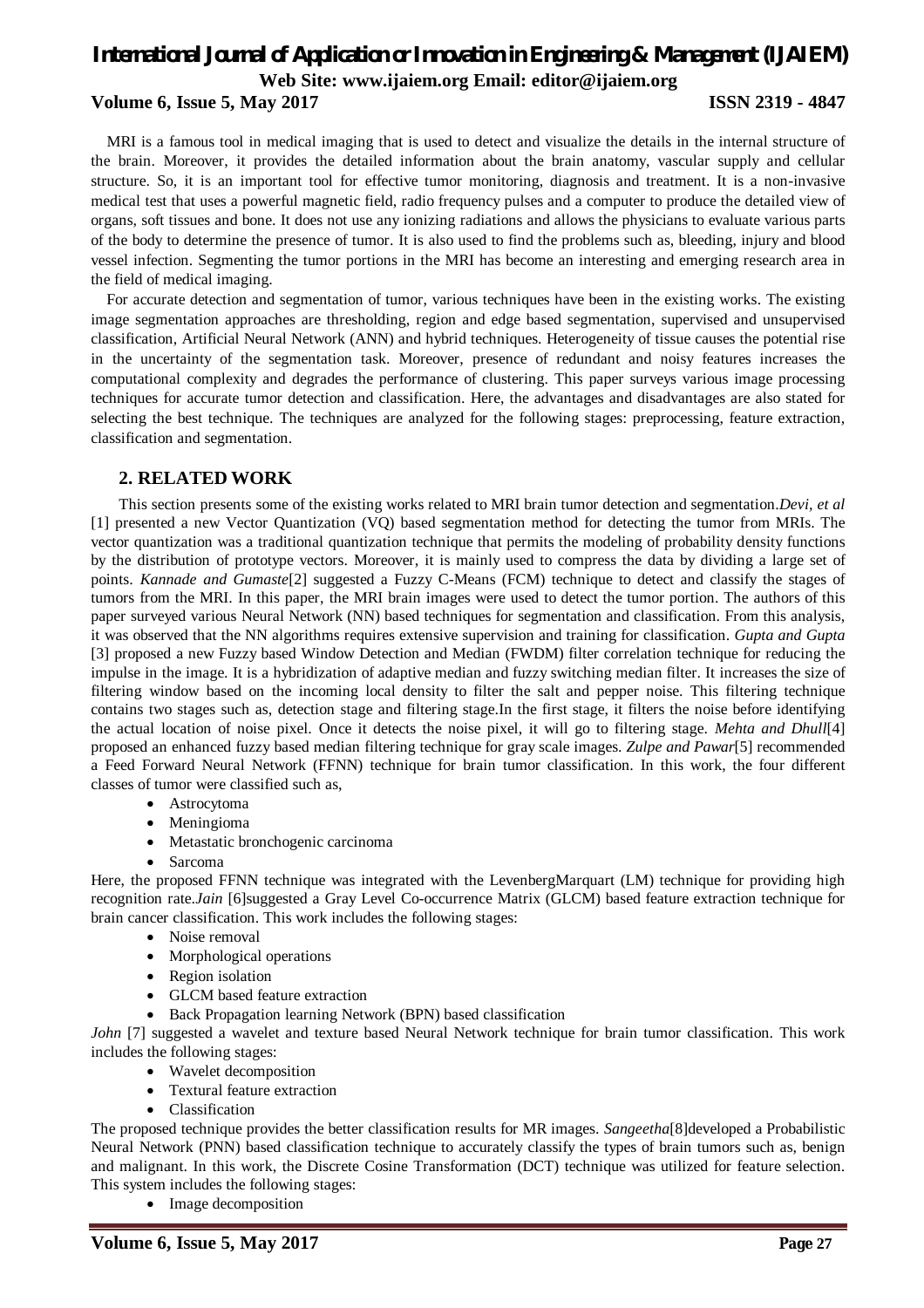### **Volume 6, Issue 5, May 2017 ISSN 2319 - 4847**

Feature extraction and selection for region identification

*Prajapti and Jadhav*[9] proposed a Non-Negative Matrix Factorization (NMF) technique for brain tumor detection and segmentation. This work includes the following processes were performed:

- Histogram equalization
- High pass filtering
- Median filtering
- Threshold based segmentation
- Morphological operations
- Image subtraction

From this paper, it was observed that the morphological operations were very useful in various image extraction and filtering applications. *Mustaqeem, et al* [10] suggested a watershed and threshold based segmentation techniques for brain tumor detection. *Njeh, et al* [11] developed a graph cut distribution matching approach for MRI brain tumor segmentation. Here, a non-parametric model was estimated to characterize the normal regions in the current data. In this analysis, the global similarity between the distributions was evaluated and, the isolated regions in the image were eliminated. *Demirhan, et al* [12] designed a new algorithm for stripping the skull before segmentation. Here, the Self Organizing Map (SOM) technique was utilized for segmentation and the Learning Vector Quantization (LVQ) technique was employed for fine tuning. *Kong, et al* [13] suggested an Information Theoretic Discriminative Segmentation (ITDS) for clustering the super voxels in the brain. The main intention of this paper was to simultaneously select the informative feature and to eliminate the uncertainties of super voxel assignment. *Galimzianova, et al* [14] proposed a new robust mixture model for outlier detection. Here, the robustness was attained by selecting the outliers based on the component wise confidence level. *Roy, et al* [15]studied various automated brain tumor detection and segmentation techniques for the MRI brain images. Here, different types of filtering techniques were reviewed such as,

- Min max median filter
- Center weighted median filter
- Adaptive median filter
- Progressive switching median filter

In this work, the advantages and disadvantages of these techniques were also discussed.

### **3. PROPOSED METHOD**

This section presents the descriptions for some of the image processing techniques used to detect and classify the brain tumors. The investigation is done for the following stages:

- Preprocessing
- Feature Extraction
- Classification
- Segmentation

Fig 2 shows the overall flow of the brain tumor detection and segmentation system.

#### **3.1Preprocessing**

Preprocessing is an initial and important step in any image processing applications.It removes the noise and smoothens the given image by filtering the images. Hence, it stabilizing the intensity of the specific particle images, eliminating reflections and masking some portions of the image. For image preprocessing, various techniques are used:

- Mean Filter
- Median Filter
- Hybrid Median Filter
- Adaptive Median Filter
- Fuzzy based Median Filter

#### **3.1.1 Mean Filter**

The mean filter [16]is a basic smoothening filter that is mainly used to eliminate the Gaussian noise, small detail, blurring and bringing gaps in the image. Normally, this filter is worked based on the convolution operation known as mask, which is moved across the image until cover the every pixel in the image. The smoothening process of this filter is equivalent to the operation of low pass filtering. It also removes the edges and regions of the image by replacing the center pixel by the neighborhood average.

#### **3.1.2Median Filter**

The median filtering [17]is one of the non-linear technique that eliminates the noise from the given image. It effectively removes the noise, where the impulse noise is mixed with the signal. When compared to the mean filter, it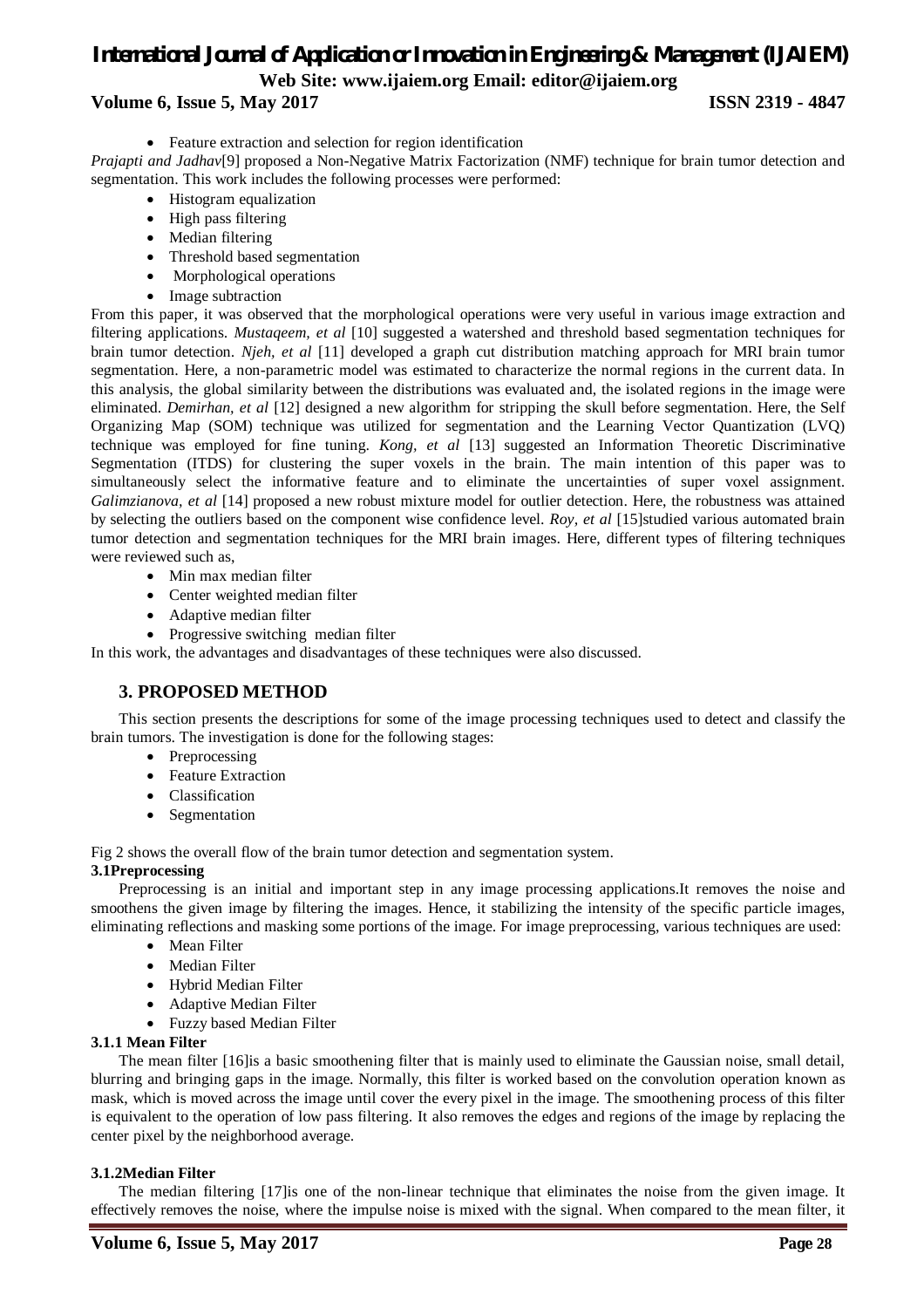## *International Journal of Application or Innovation in Engineering & Management (IJAIEM)* **Web Site: www.ijaiem.org Email: editor@ijaiem.org Volume 6, Issue 5, May 2017 ISSN 2319 - 4847**

provides better results by preserving some useful details in the image. This filter belongs to the non-linear filters that preserves the edges by smoothening the image. During smoothing, it preserves the small and sharp details. Moreover, it is one of the main building block in image processing applications that adequately removes the salt and pepper noises by moving through the image pixel by pixel.



**Figure 2.** Brain tumor detection and segmentation system

#### **3.1.3 Hybrid Median Filter**

The hybrid median [18]is a natural extension of the non-linear rational type filter. A method for processing an image contains a foreground and background to produce a highly compressed and accurate representation of the image.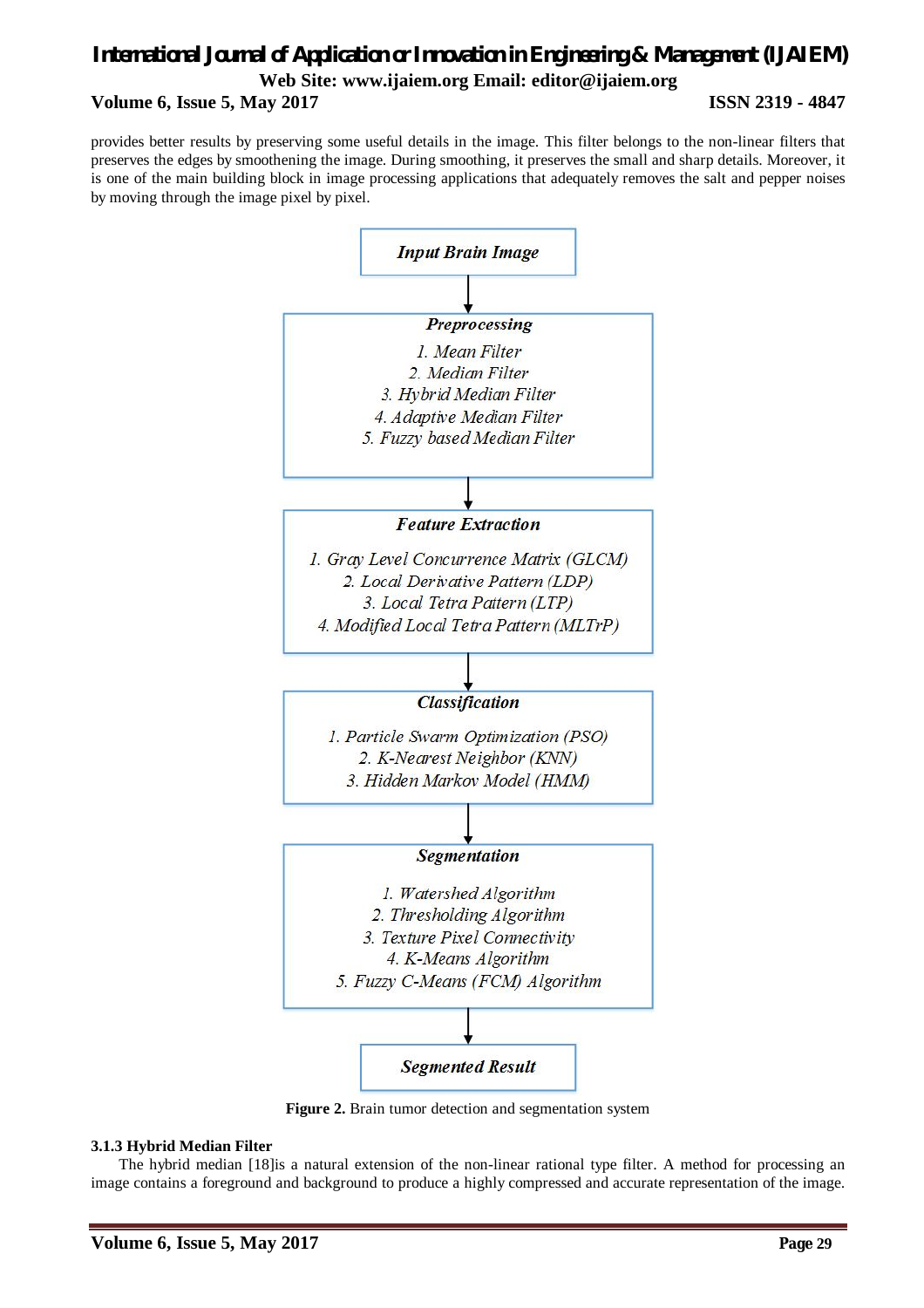## *International Journal of Application or Innovation in Engineering & Management (IJAIEM)* **Web Site: www.ijaiem.org Email: editor@ijaiem.org Volume 6, Issue 5, May 2017 ISSN 2319 - 4847**

In hybrid filtering, the neighboring pixels are ranked based on the intensity and median values. Here, the median value becomes the new value for the pixel under evaluation. Moreover, it is expensive to compute than a smoothing filter.

#### **3.1.4 Adaptive Median Filter**

The adaptive median filtering[19, 20] technique performs spatial processing to determine whether the pixels in the image are affected by impulse noise such as salt and pepper. It compares each pixel with its surrounding neighbor pixels to classify the pixels as noise or not. A pixel that differs from the majority of its neighboring pixel is considered as impulse noise. Hence, the noise pixels are replaced with the mean and median value of the neighborhood pixels. The size of a window around each pixel varies corresponding to the mean and median value of the pixels in  $3 \times 3$  window. If the median value is detected as an impulse noise, the size of the window is increased. Hence, it is verified whether the center pixel of the window is an impulse or not. If it is detected as noise, the new value of the center pixel in the filtered image is considered as the mean and median of the pixel in the window. If the center pixel is detected as a nonimpulse, the value in the filtered image remains unchanged. Unless the considered pixel is detected as an impulse, the gray scale value of the pixel in the filtered image remains same as the gray scale value of the pixel in the input image. Thus, the filter provides dual advantage including the removal of impulse noise and reduction of distortion in the image.

#### **3.1.5 Fuzzy based Median Filter**

The fuzzy based noise filtering is an efficient noise detection scheme that filters the impulse noise without damaging the healthy pixels. This technique has high rate of impulse noise detection. Moreover, it minimize the false hit and miss hit errors and it is worked based on the following principles:

- In this technique, the rank is given for the center pixel with respect to the other pixels in the window. If the rank is high, it is identified that the pixel is corrupted by an impulse noise.
- Here, the impulse noise is considered as an outlier and the absolute deviation from the median is used to detect the outliers. Then, the absolute difference between the center pixel and the median of the pixel in the window is measured.

#### **3.2 Feature Extraction**

Feature extraction is defined as the process of capturing the visual content of images for indexing and retrieval. It is a method of capturing the visual content of images for indexing and retrieval. It involves facilitating the amount of resources needed to represent a large set of data exactly. The main aim of feature extraction is to represent the raw image in its reduced form to facilitate decision making process such as pattern classification. Moreover, it is an important step to get high classification rate. This stage allows a classifier to identify the normal and abnormal pattern by extracting a set of features.There are various types of features for image classification such as, color, statistical features, shape features and transform coefficient features. Selection of feature extraction approach is usually single but more critical task in accomplishing high recognition performances.

#### **3.2.1 Gray Level Co-occurrence Matrix (GLCM)**

GLCM[6] is one of the second order statistical feature extraction technique that is mainly used to extract the texture features in the image. Generally, texture is one of the important property that is mainly used to identify the objects or regions of interest in a given image. The GLCM describes the frequency of specified spatial relationship within the area under investigation. Various statistical parameters can be extracted from the GLCM. Some of the parameters like variance and contrast have a clear textural meaning, which are related to specific first order statistical approaches. The functions of GLCM are used to indicate the texture of an image by considering how often pairs of pixel with distinct values. It contains the information about pixels having similar gray level values in an image.

#### **3.2.2 Local Derivative Pattern (LDP)**

The LDP[21] is the best and a high-order texture feature descriptor for that encodes the directional features based on the variations of derivative patterns. It captures the change of derivative directions between the local neighbors and encodes the turning point in a given direction. It is a non-directional first order local patterns, which are collected from the first order derivatives. When compared to CLBP, it contains more details about the discriminative features. Moreover, it extracts the derivative direction information based on the second order pattern information. Here, each neighboring pixel contributes to the pattern code with the direction of its derivative with respect to the derivative of the center point.

#### **3.2.3 Local Ternary Pattern (LTP)**

The LTP [22]is less sensitive to noise that encodes the small pixel difference into a separate state. Here, the ternary code is divided into two binary codes for reducing the dimensionality. But, it may result in a significant information loss. In this technique, the ternary code is derived by encoding the large pixel difference into two strong states. Then, it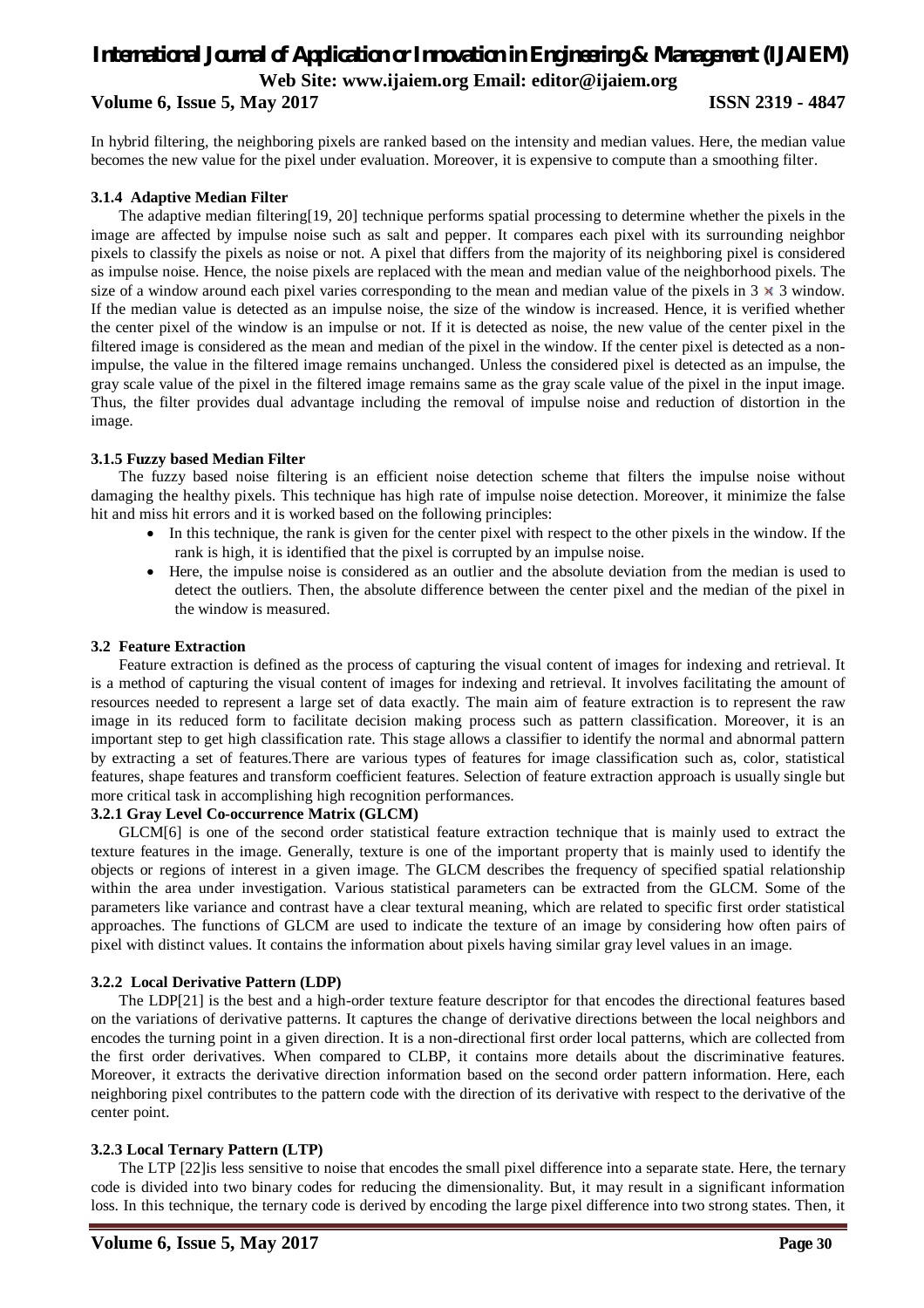### **Volume 6, Issue 5, May 2017 ISSN 2319 - 4847**

encodes the small pixel difference into a separate uncertain state. The ternary code is transformed back to a binary code. In this way, the ternary code in transformed back to a binary code.

#### **3.2.4 Modified Local Tetra Pattern (MLTrP)**

The MLTrP[23]technique is mainly used to build the relationship between the central pixel and the neighboring pixels by calculating the gray level difference. It encodes the input image by calculating the horizontal and vertical directions of each pixels. Then, it codes the relationship based on the directions of central and neighbor pixels.

#### **3.3 Classification**

Feature selection is a process of finding a subset of features, from the original set of features for a given data set.A solution of an optimal feature selection does not need to be unique. The general paradigm of optimal feature selection is mainly used in the classifier design.

#### **3.3.1 Particle Swarm Optimization (PSO)**

The PSO[24] is a new evolutionary computation technique that gives the potential solution with certain velocity. A population-based stochastic search algorithm is termed as the Particle Swarm Optimization (PSO), which uses swarm intelligence. Here, a particle denotes each member of the population and the swarm is the population. In the search space, every particle consists of a velocity and position. It determines the best solution to the problem under a given set of constraints.

#### **3.3.2 K-Nearest Neighbor Classification (K-NN)**

Generally, K-NN [25]is an image classifier that accurately classifies the given brain images. Moreover, it gives high accuracy and stability for MRI brain images. It identifies the type of tissues by classifying each voxel of the image. In medical imaging, the K-NN is used on various subsets, where each subset corresponds to the training data. Based on the partial information of the subset, this technique produces the classification results. Moreover, it accurately detect and classify the tumor portions from MRIs. In this technique, the learning set is created from the pre-classified voxels. Hence, the voxel of the image is added in the feature space for classifying the voxel of a new patient.

#### **3.3.3 Hidden Markov Model (HMM)**

Hidden Markov Model (HMM)[26] is a new classification technique that is defined by a stochastic processes generated by a Markov chain. In this technique, the state chain can be detected by using a sequence of observation, but it cannot be directly detected. The HMM contains two integral processes, which are listed as follows:

- It has a finite number of states, state transition probability and an initial state probability distribution.
- A set of probability functions are associated with each state probabilities.

#### **3.4 Segmentation**

Segmentation is defined as the process that divides the given image into regions with some properties such as gray level, color, texture, brightness and contrast. Automatic segmentation of medical images is a complex task in medical image processing. The main objectives of image segmentation are as follows:

- Analyze the anatomical structure
- Identify the Region of Interest (ROI) for locating tumor, lesion and other abnormalities.
- Evaluate the tissue volume for measuring the growth of tumor.

#### **3.4.1 Watershed Segmentation**

Watershed [10] is one of the most widely used segmentation technique in medical image processing. It groups the pixels in the image based on their intensities, where the pixels falling under similar intensities are grouped together. It divided the given image to separate the tumor portion from the image. Generally, watershed is defined as a mathematical operating tool that checks the output rather using the input segmentation. In this method, the following principles are used to segment the image:

- Here, the local minima is computed for the image gradient and it will be selected as a marker.
- This type of segmentation uses the markers and their positions. These positions are defined by either user or morphological tools.

#### **3.4.2 K-Means Segmentation**

Generally, k-means[27] is the supervised learning algorithm that groups the pixels in the image based on their characteristics. Here, the distance between the pixel and clusters are randomly calculated. Then, the pixel is moved to the cluster, which has the shortest distance among them. This process will be repeated until reach the center coverage.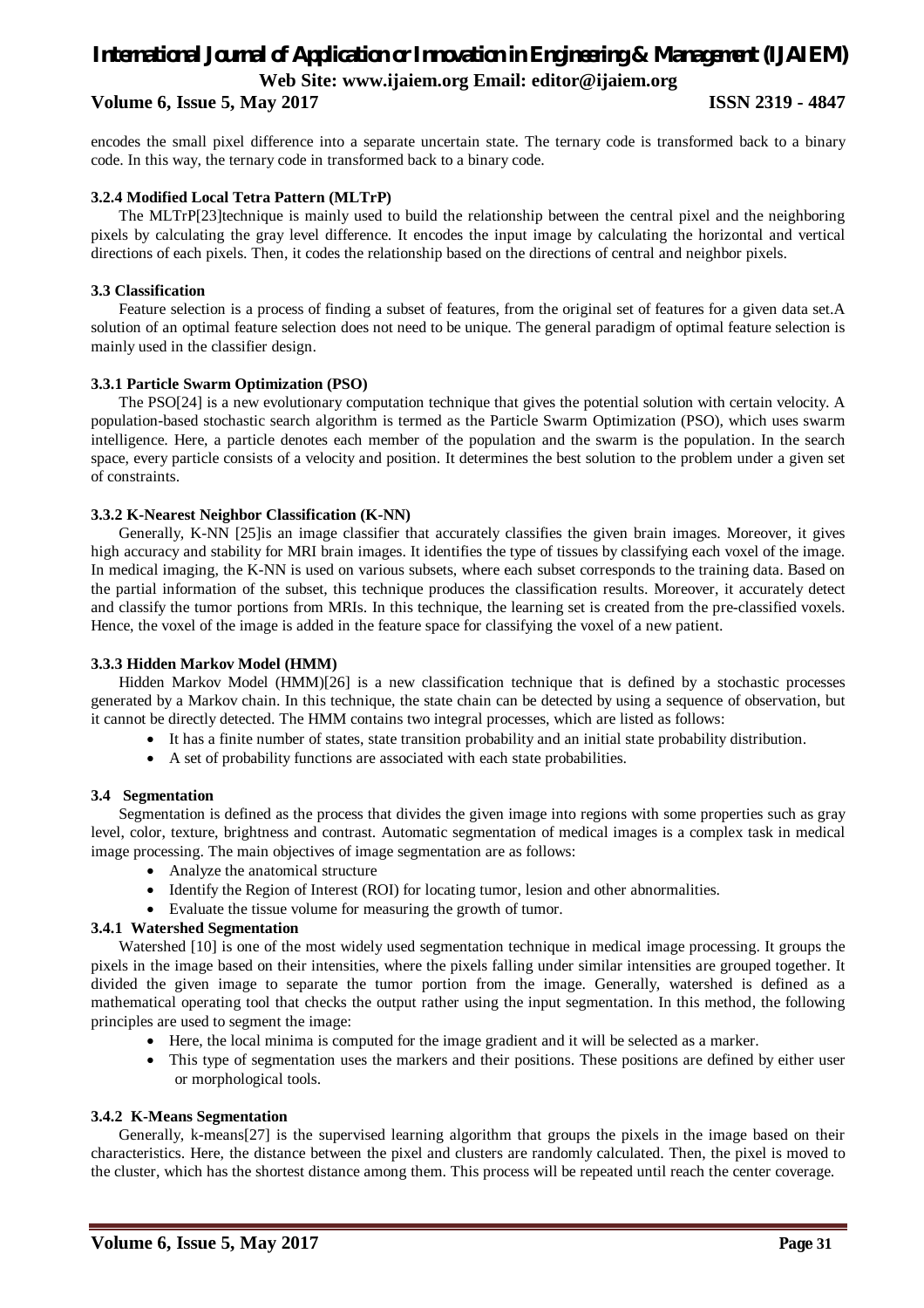**Volume 6, Issue 5, May 2017 ISSN 2319 - 4847**

#### **3.4.3 Fuzzy C-Means (FCM) Algorithm**

FCM[28] is defined as a clustering technique that allows the data belongs to one or more clusters in the group. The fuzzy logic is a way to process the data by giving the partial membership value to each pixel in the image. This membership value is ranges from 0 to 1 and it is a multi-valued logic allows the intermediate values. In this technique, there is no abrupt transition between the full membership and fuzzy membership. These membership functions defines the fuzziness of the image and the information contained in the image.

#### **3.4.4 Thresholding**

Thresholding [29]is one of the most widely used segmentation technique in medical imaging. It is mainly used to discriminate the foreground from the background. In this technique, the gray level image is converted into the binary image by selecting an appropriate threshold value. Then, the binary image contains all the information related to position and shape of the objects. Moreover, it reduces the segmentation complexity and simplifies the recognition process for classification.

#### **3.4.5 Texture Pixel Connectivity (TPC)**

The TPC[30] segmentation algorithm is applied to cluster out the background and tumor spot in the binary segmented output, if it is classified as an abnormal image. This segmentation process analyses the growing pattern of tumor and represents it as a binary image output. Pixel connectivity is a central concept of both edge-based and regionbased approaches to the segmentation. The representation of the pixel connectivity defines the relationship between two or more pixels. To ensure the connection between two pixels, certain conditions on the brightness and spatial adjacency of the pixel are to be satisfied.

#### **4. CONCLUSION AND FUTURE WORK**

Brain tumor detection and segmentation are the challenging tasks in medical image processing. Brain tumors are a kind of intracranial mass of tissue and are caused by abnormalities and uncontrolled cell division. It is a cluster of abnormal cells growing in the brain. It may occur in any person at almost any age. So, early detection and prevention will helps to diagnose this disease. In this paper, different image processing techniques are surveyed for brain tumor detection and classification. The performance of various image segmentation techniques used for the analysis of human brain is affected by the artifacts such as random noise, intensity inhomogeneity, etc.To overcome the limitations of the existing image segmentation techniques, a novel TPC based segmentation technique and thresholding technique are presented for the efficient segmentation of brain MRI image.The proposed approach enables detection of exact location of tumor in the brain. Here, the techniques are surveyed for the following stages: preprocessing, feature extraction, classification and segmentation. The advantages and disadvantages of the paper are also discussed in this work.

#### **References**

- [1] A. Devi, et al., "Brain Tumor Detection," International Journal of Innovative Technology and Research (IJITR), vol. 3, pp. 1950-1952, 2015.
- [2] P. B. Kanade and P. Gumaste, "Brain Tumor Detection Using MRI Images," Brain, vol. 3, 2015.
- [3] K. Gupta and S. K. Gupta, "Fuzzy based Window Detection and Median filter Correction for Impulse Noise Reduction " International Journal of Emerging Technology and Advanced Engineering, vol. 3, pp. 659-663, 2013.
- [4] K. M. Singh, "Fuzzy rule based median filter for gray-scale images," Journal of information Hiding and Multimedia signal processing, vol. 2, pp. 108-122, 2011.
- [5] N. Zulpe and V. Pawar, "GLCM textural features for brain tumor classification," IJCSI International Journal of Computer Science Issues, vol. 9, pp. 354-359, 2012.
- [6] S. Jain, "Brain Cancer Classification Using GLCM Based Feature Extraction in Artificial Neural Network," International Journal of Computer Science & Engineering Technology, IJCSET, ISSN, pp. 2229-3345, 2013.
- [7] P. John, "Brain tumor classification using wavelet and texture based neural network," International Journal of Scientific & Engineering Research, vol. 3, 2012.
- [8] P. Sangeetha, "Brain Tumor Classification Using PNN And Clustering," International Journal of Innovative Research in Science, Engineering and Technology, vol. 3, pp. 796-803, 2014.
- [9] S. J. Prajapati and K. R. Jadhav, "Brain Tumor Detection By Various Image Segmentation Techniques With Introducation To Non Negative Matrix Factorization," International Journal of Advanced Research in Computer and Communication Engineering, vol. 4, pp. 599-603, 2015.
- [10]A. Mustaqeem, et al., "An efficient brain tumor detection algorithm using watershed & thresholding based segmentation," International Journal of Image, Graphics and Signal Processing (IJIGSP), vol. 4, p. 34, 2012.
- [11]I. Njeh, et al., "3D multimodal MRI brain glioma tumor and edema segmentation: A graph cut distribution matching approach," Computerized Medical Imaging and Graphics, vol. 40, pp. 108-119, 2015.